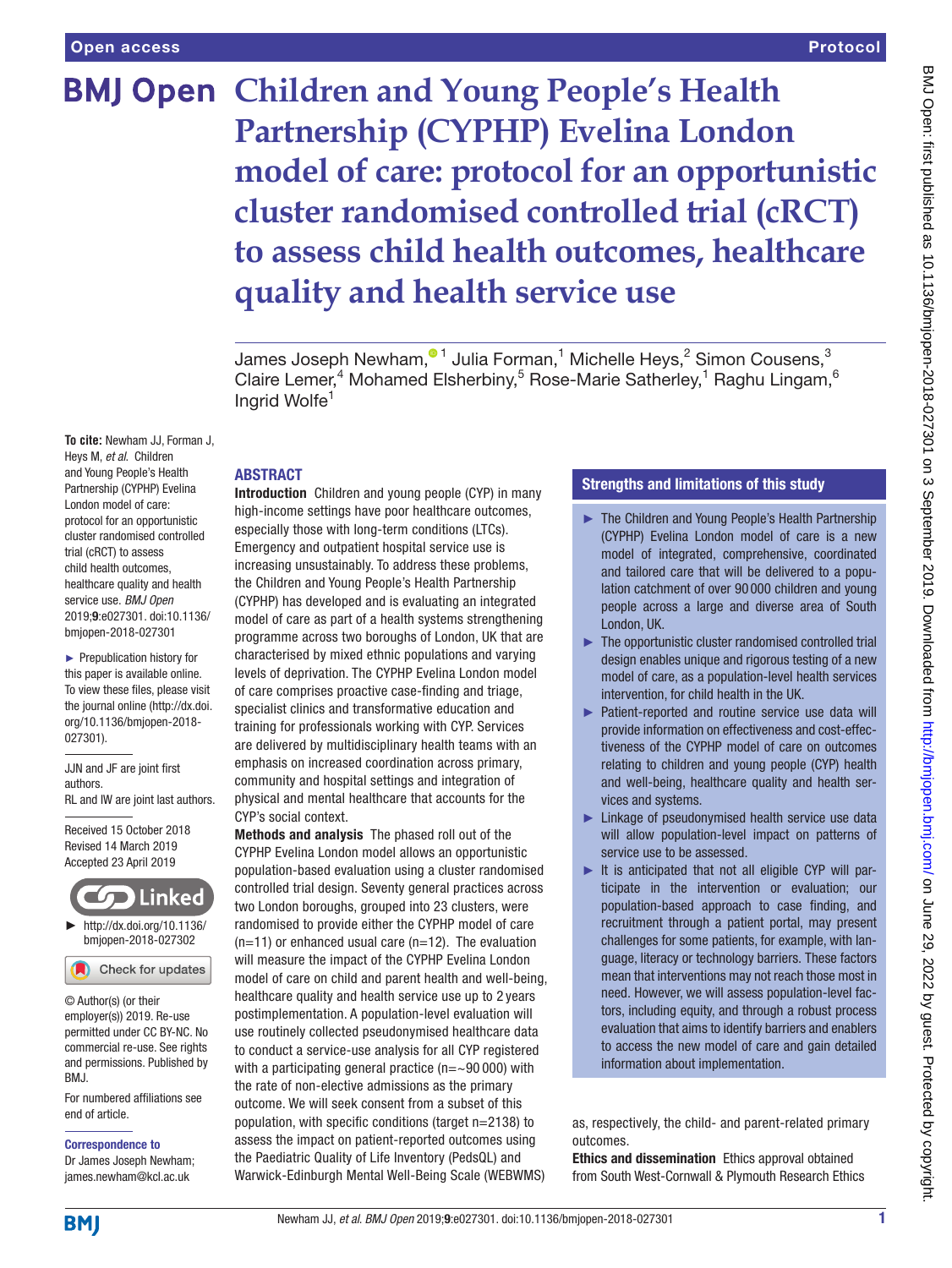Committee. Results will be submitted for publication in peer-reviewed journals. Findings will be generalisable to community-based models of care, especially in urban settings. Our process evaluation will identify barriers and enablers of implementation and delivery of care salient to the context and condition.

Trial registration number [NCT03461848;](NCT03461848) Pre-results.

# **INTRODUCTION**

Approximately 20% of childhood deaths across the USA, England, Australia and New Zealand are thought to be preventable through better clinical care and patient self-management, with higher proportions in specific categories such as children and young people (CYP) with chronic conditions.<sup>1</sup> Between 60% and 70% of children who died in the UK between 2001 and 2010 had a chronic condition requiring frequent contact with the health system.<sup>2</sup>

Chronic, non-communicable disease accounts for 79% of all disability-adjusted life years lost, in young people aged 1–14 years across Europe, with respiratory diseases (mainly asthma), neuropsychiatric disorders, congenital abnormalities and musculoskeletal disorders the predom-inant causes of morbidity.<sup>[3](#page-12-2)</sup> This is mirrored in data from North America and Australia.<sup>45</sup>

The current model of hospital‐centred paediatric care in high-income countries was developed to deliver acute inpatient and high-intensity specialist services, rather than high-quality care for CYP with long-term conditions (LTCs) who need multidisciplinary, coordinated planned care to prevent illness and disease complications, and to maximise well-being and developmental potential.<sup>[6](#page-12-4)</sup> The current healthcare model, in the context of the wider health and social care system in the UK, has resulted in suboptimal health outcomes for both acute and chronic illness.[7 8](#page-12-5) Finally, current services are not as responsive to families' needs as they should be, and are often inefficient with a reliance on high‐cost emergency department attendance and acute admissions.<sup>[3 6 9](#page-12-2)</sup> This is mirrored by inefficiencies seen in other high-income countries.<sup>10</sup> There is an urgent need to develop new evidence-based, cost-effective and sustainable healthcare services to meet the increasing demands caused, in part, by the rising prevalence of chronic illness across the life course.<sup>3 11-13</sup>

The Children and Young People's Health Partnership (CYPHP) Evelina London model was conceived in response to the evolving healthcare needs of CYP, and the dearth of evidence for health service commissioners and planners on how to address these needs. The CYPHP Evelina London model is an innovative approach to reshaping everyday healthcare services, expanding on the principles of integrated care.<sup>1415</sup> CYPHP Evelina London brings together physical and mental healthcare, and delivers services taking into account the social context of the family. It integrates primary and secondary healthcare, and links healthcare with local government efforts to improve the wider determinants of health. A major focus of the CYPHP Evelina London model is improving

frontline care for all CYP. This is vital as primary care and accident and emergency departments are where the majority of healthcare is delivered in the UK context, and act as the gateway to other services. Frontline care can therefore be an enabler or barrier for the rest of the system to function well. In particular, effective and efficient urgent care is important to ensure that sufficient resources are available for the planned, proactive, comprehensive care that CYP with LTC need. This evaluation of the CYPHP Evelina London model of care is designed to generate robust evidence on effectiveness and cost-effectiveness of an integrated model of care for CYP when delivered at scale to inform local, national and international service providers and commissioners.

# Evaluation overview

The evaluation, a population-based cluster randomised controlled trial (cRCT) with over 90000 CYP has four component parts: (1) a pseudonymised population-based evaluation for all CYP in participating general practices, (2) an evaluation of patient-reported outcomes from CYP with one of four specific (or 'tracer') conditions, (3) a process evaluation and (4) an economic evaluation. The broad evaluation aims are:

- i. To evaluate the impact of the CYPHP Evelina London model of care on the health, healthcare and health service use of CYP; at the population level and for CYP with tracer conditions.
- ii. To understand through the process evaluation how and why the CYPHP Evelina London model is effective or ineffective, and to identify contextually relevant strategies for successful implementation as well as practical difficulties in adoption, delivery and maintenance to inform wider implementation.
- iii. To assess the costs of delivery and cost-effectiveness of the CYPHP Evelina model of care compared with enhanced usual care (EUC), through the economic evaluation.

Differences in outcomes will be compared (i) between practices delivering the CYPHP model compared with practices delivering EUC up to 2years' postimplementation of the service and (ii) before implementation of the model compared with up to 2 years after.

## Methods and analysis Study design

The implementation of the CYPHP Evelina London model of care across Lambeth and Southwark will occur in stages. This phased roll-out allows the application of an opportunistic cRCT, where for the first stage (lasting for approximately 2years) general practices are randomised to either the full CYPHP Evelina London model (intervention) or EUC (control). The results of this evaluation will inform local decision-makers about whether and/or how to roll out the CYPHP Evelina London model to the EUC general practices.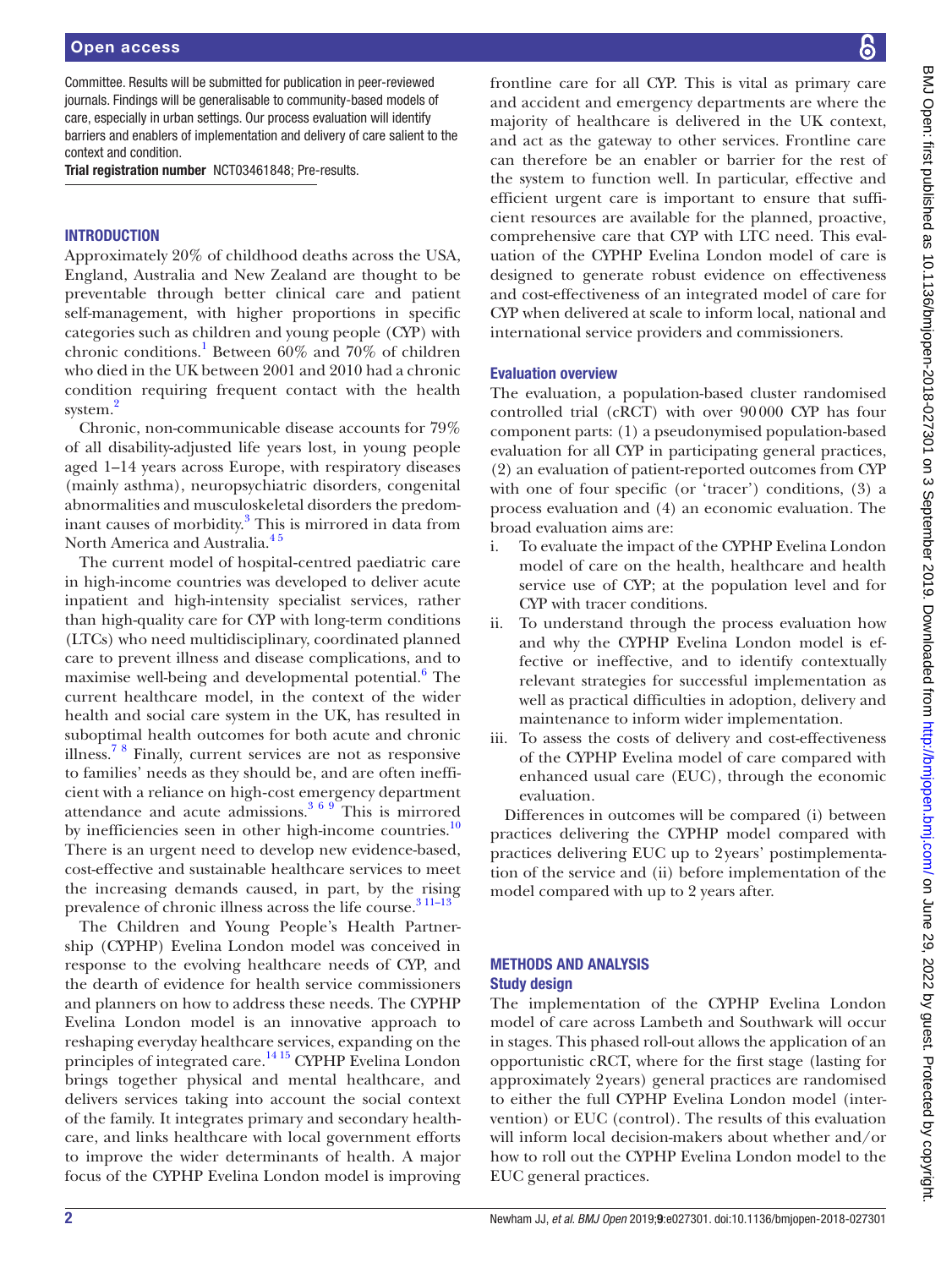# Population evaluation

A population-level evaluation will use routinely collected, pseudonymised primary and secondary healthcare data to conduct a service use and economic analysis for all CYP registered with a participating general practice. The model will be evaluated at a population level by comparing health service use (i) between CYP from the CYPHP Evelina London model and EUC clusters, and (ii) to historical data within the CYPHP Evelina London model and EUC arms (ie, before-andafter comparison). This before-and-after analysis will allow us to compare the CYPHP Evelina London model with the healthcare offered before any enhanced care was introduced.

Objectives of the population evaluation are:

- ► To compare health service use (including non-elective admissions, emergency department attendance, outpatient appointments, general practice attendances) over time, before-and-after intervention implementation and between the CYPHP Evelina London model and EUC practices.
- ► To examine the impact of sociodemographic determinants, specifically measures of deprivation, on health service use over time and between the CYPHP Evelina London model and EUC practices.

# Tracer condition evaluation

A subset of the population with specific conditions (asthma, epilepsy, constipation, eczema) will be invited to consent for follow-up, as part of our tracer condition evaluation, to assess the impact of the CYPHP Evelina London model on patient-reported outcomes. These tracer conditions were chosen as they are examples of long-term and common conditions, which will provide generalisable lessons about improving outcomes through healthcare for CYP with ongoing conditions.

Objectives of the tracer condition evaluation are:

- ► To assess the impact of the CYPHP Evelina London model on CYP's health-related quality of life (HRQOL), parent-reported disease severity, prevalence and severity of mental health difficulties, and mental well-being among parents over time, beforeand-after intervention implementation and compared with EUC practices.
- ► To assess the equity of service access and delivery (activity, costs, outcomes) across socioeconomic backgrounds.

# Process evaluation

A nested process evaluation will explore how well the CYPHP Evelina London model has been implemented and its impact on quality of care (eg, patient/family experience, case notes audits, prescribing rates). Objectives relating specifically to the process evaluation and details of methods are presented in our accompanying process evaluation protocol entitled *'The Children and Young People's Health Partnership Evelina London Model of Care: Process Evaluation Protocol'*.

# Economic evaluation

We will assess the cost to the National Health Service (NHS) of delivering the CYPHP Evelina London model, cost savings in relation to any decrease in health service use and cost-effectiveness of the model in terms of utility in relation to HRQOL of CYP with tracer conditions.

Objectives of the economic evaluation are:

- ► To quantify the differences in resource use and costs linked to professional contacts and services delivered in managing the tracer conditions between the CYPHP Evelina London model and EUC.
- ► To assess secondary healthcare contacts and costs to the NHS.
- To evaluate cost-effectiveness by combining evidence on cost impacts and HRQOL outcomes for CYP with tracer conditions.

# **Hypothesis**

We hypothesise that patients from both the CYPHP Evelina London model and EUC practices will show improvement in health outcomes between baseline and follow-up up to 2years postimplementation. However, we hypothesise that the impact on health outcomes will be significantly greater in patients from CYPHP Evelina London practices compared with patients from EUC practices. In addition, we anticipate that savings attributed to service activity reductions at a population level will outweigh the costs of running the service and that the service will be cost-effective at the tracer condition level.

# Study setting

The study is being run in two inner-city boroughs of South London in the UK, Lambeth and Southwark. Child health outcomes for these two inner-city boroughs are worse in many instances than average in England, with high and rising accident and emergency attendance rates for CYP, emergency hospital admissions and hospital outpatient use.<sup>16</sup> The CYPHP Evelina model of care components are being rolled out across general practices, schools and hospitals within Lambeth and Southwark.

# **Interventions**

The CYPHP Evelina London model aims to provide comprehensive coordinated care for CYP, and tailored care that is responsive to patients' needs. In practice, this means integrating primary and secondary healthcare, physical and mental healthcare, healthcare with public health and improving the age appropriateness of care. Providing tailored care that is responsive to patients' needs will be achieved through roll out of several universal and targeted services, and through health system strengthening initiatives including intrasectoral and intersectoral partnerships, workforce training, technology and analytics. CYPHP intervention functions have been designed to target barriers to effective management of physical, mental and social determinants of health at both a service-provider and patient-level to maximise behaviour change. Further details of the underlying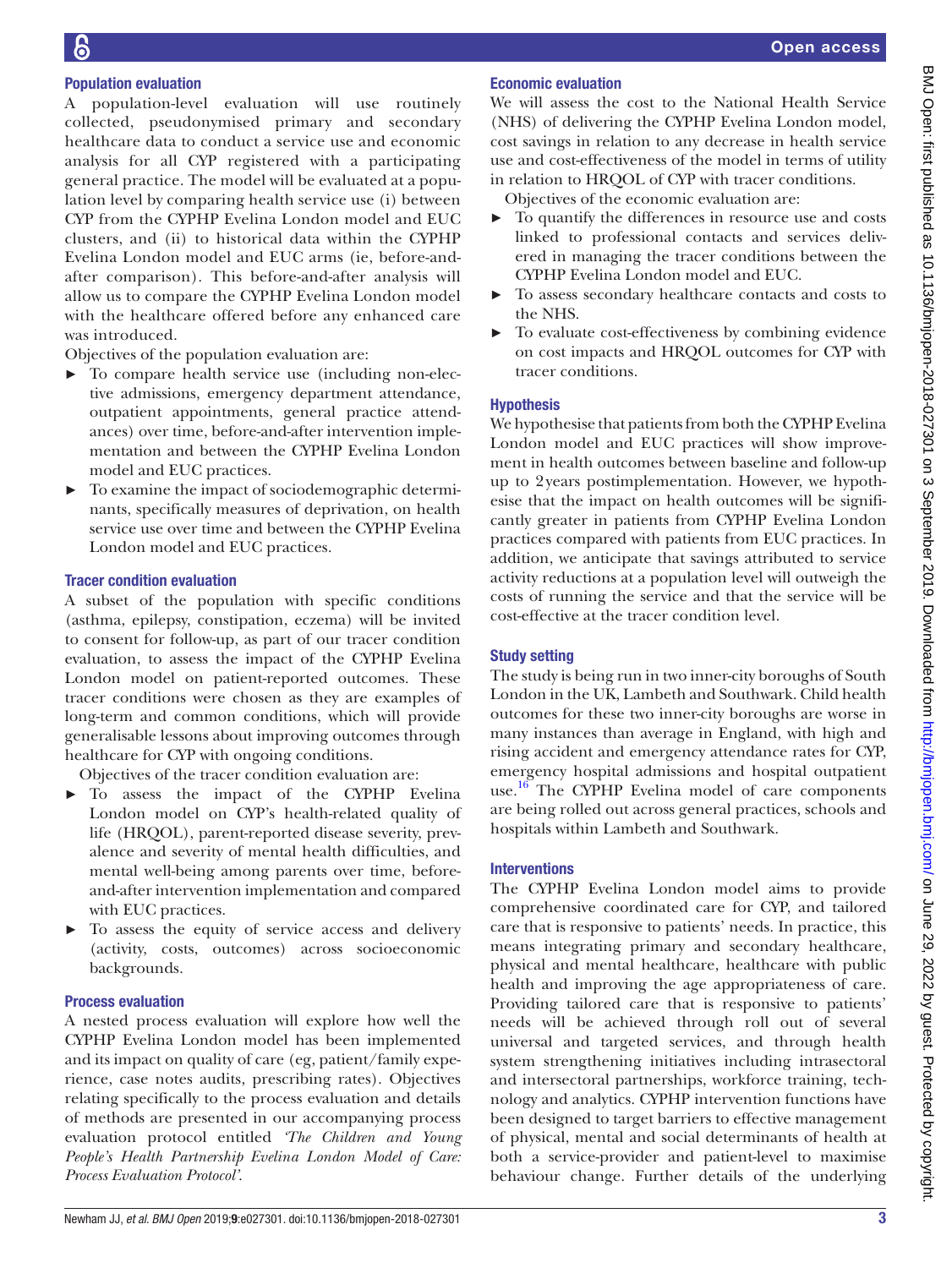theory and activities involved in the model of care, and the health needs it seeks to address, are described in our model of care paper.<sup>17</sup> During phased roll out and the evaluation trial, the CYPHP Evelina London model comprises two groups: (1) interventions that are being implemented across both arms of the trial, called EUC and (2) the full CYPHP Evelina London model, comprising EUC plus additional interventions. Thus, EUC serves as the control arm, and the full CYPHP Evelina London model serves as the intervention arm. Services include care for CYP and support for parents and general practices; described in detail below.

## Enhanced usual care (control arm)

All practices within Lambeth and Southwark will receive:

- ► Decision support tools for general practices comprising guidelines (in line with national evidencebased guidelines), algorithms and referral guidance for common conditions such as constipation, eczema, urinary tract infection, enuresis, headache and food allergies. They are in an electronic format, embedded into local general practice data systems so that they can be accessed easily during a consultation.
- ► Paediatric hotline enabling rapid communication between general practices and paediatricians to discuss urgent support, management or referral of an individual child or young person.
- ► School-based emotional resilience building and mental health first aid.
- ► Minor illness and wellness support and services for the most common problems and illnesses, to help parents and professionals to keep CYP well at home.
- ► CYPHP Health Checks for CYP with tracer conditions (asthma, epilepsy, eczema, constipation) and their parents—a biopsychosocial questionnaire which supports tailored care planning.
- ► CYPHP Health Packs for CYP and their parents, comprising self-management support, health promotion and health education material.

Parents of patients with tracer conditions are invited to complete a condition-specific biopsychosocial questionnaire (CYPHP Health Check) about disease or condition status, emotional well-being and social factors. Invitation to complete the Health Check will happen by one of four methods. First, eligible families are identified by their general practice and sent a letter and text messages that invites them to complete an online CYPHP Health Check. Second, general practices and secondary care sites (eg, specialist clinics, outpatient departments) have paper copies of the Health Check available with prepaid envelopes. Third, patients may self-direct to the Health Check web page which is promoted widely, for example, through schools, community events, pharmacists and social media. Finally, healthcare providers may directly refer patients to the service. Information from the CYPHP Health Check will be added to patients' general practice records, and families will be sent a summary of their scores on the questionnaire and a CYPHP Health Pack.

## CYPHP Evelina London model (intervention arm)

In addition to the components of the EUC arm, the CYPHP Evelina London model comprises two types of clinical services: targeted care for CYP with ongoing (tracer) conditions, and universal care available for CYP with any condition.

CYP with tracer conditions are eligible for a tailored clinical service delivered by the multidisciplinary CYPHP Health team in primary and community care settings and in patient's homes. CYP and families complete a CYPHP Health Check which provides information for triaging and tailoring care. The CYPHP Health Team comprises specialist children's nurses, a children's pharmacist, mental health workers, associated school nurses and backed up by consultant paediatrician, child and adolescent psychiatrist and general practice. Care includes health promotion, preventive and reactive care, and integrates services both vertically across primary and secondary care and horizontally between sectors.

CYP with any condition are eligible for 'in-reach' CYPHP clinics. These clinics are integrated child health clinics jointly run by general practices and local 'patch paediatricians' who are linked to a cluster of general practices. Clinics are held in primary care settings. They offer generalist and specialist advice co-located and coordinated conveniently close to home for patients. In-reach clinics will typically be for CYP who would otherwise have been referred to hospital for an outpatient appointment with a general paediatrician. In-reach clinics also aim to improve clinical decision-making, provide shared learning opportunities and through building trust, cooperation and direct and virtual team-working between general practices and patch paediatricians, integrates services vertically across primary and secondary care.

The hypothesised active components of interventions available in each arm have been mapped against the 12 domains of the Theoretical Domains Framework (TDF) to evidence the proposed mechanism through which the intervention becomes effective [\(table](#page-4-0) 1). The TDF is a synthesis (from across existing theories) of the different behavioural domains, which interventions may target to influence behaviour change.[18](#page-12-10) Thus, the TDF is useful for aiding intervention design and for process evaluations that aim to determine whether mechanisms of actions were as anticipated. While some services are available in both arms and are hypothesised to improve outcomes (eg, education and training), we hypothesise patients receiving the CYPHP Evelina London model will have significantly improved outcomes than patients receiving EUC by the additive behavioural domains targeted and the increased intensity through which domains are targeted due to the mode of administration. For example, Health Packs received in EUC target 'motivation and goals' by novel goal setting and action planning exercises. However, while this material is delivered passively through written material in EUC, 'motivation and goals' will be targeted in patients receiving CYPHP care through goal-based outcome measures for children and nurses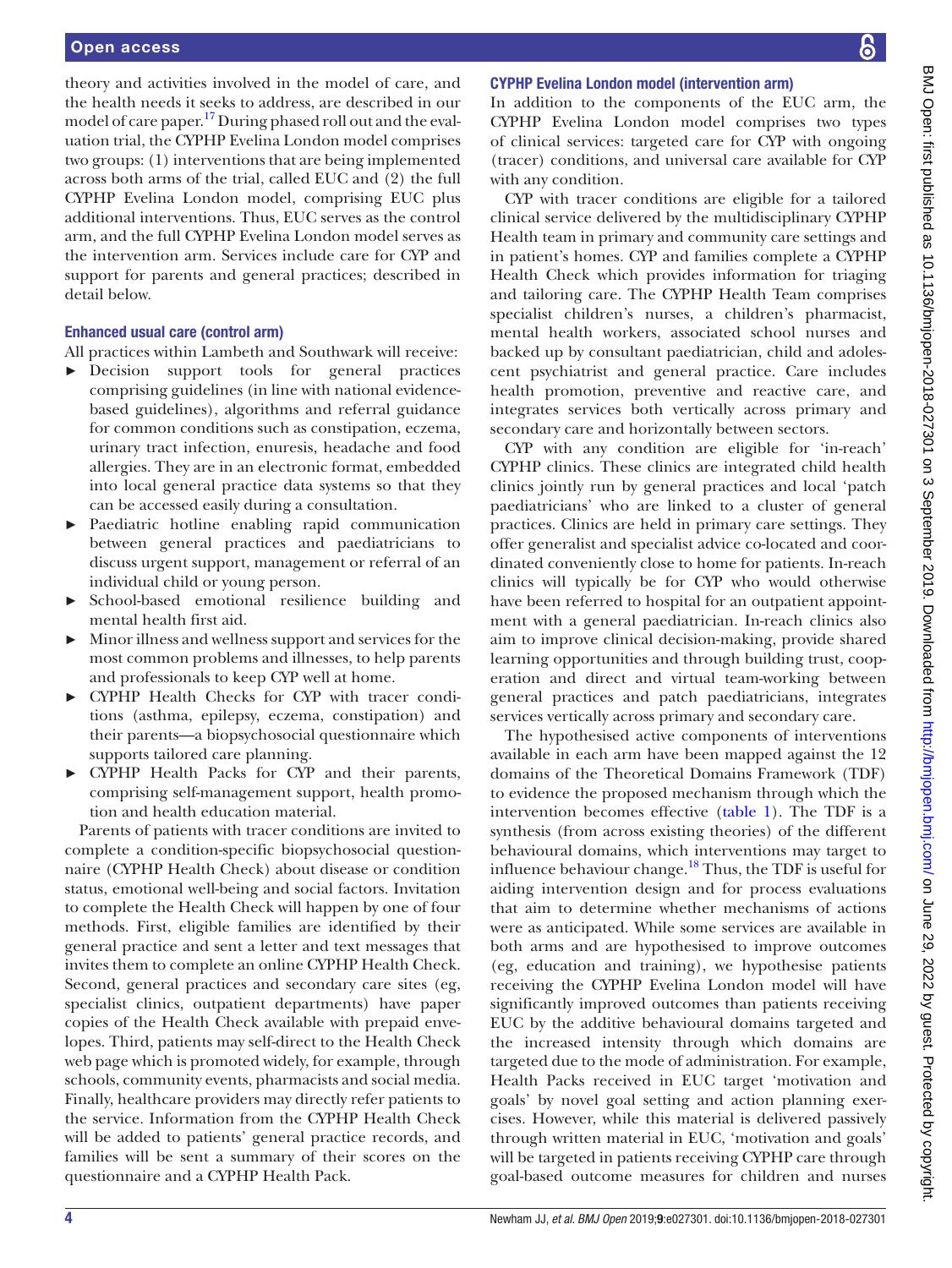<span id="page-4-0"></span>

| <b>Table 1</b><br>Mapping CYPHP components to the constructs of the Theoretical Domains Framework                                                                                                                                      |                                                                                                                                                                                                                                                                                                               |                                                                                                 |                                                                                                                                                           |                                                                                                                                                                  |                                                                                                                                                                                                                                                                                                                       |
|----------------------------------------------------------------------------------------------------------------------------------------------------------------------------------------------------------------------------------------|---------------------------------------------------------------------------------------------------------------------------------------------------------------------------------------------------------------------------------------------------------------------------------------------------------------|-------------------------------------------------------------------------------------------------|-----------------------------------------------------------------------------------------------------------------------------------------------------------|------------------------------------------------------------------------------------------------------------------------------------------------------------------|-----------------------------------------------------------------------------------------------------------------------------------------------------------------------------------------------------------------------------------------------------------------------------------------------------------------------|
|                                                                                                                                                                                                                                        | <b>CYPHP</b> model of care                                                                                                                                                                                                                                                                                    |                                                                                                 | <b>Enhanced usual care</b>                                                                                                                                |                                                                                                                                                                  |                                                                                                                                                                                                                                                                                                                       |
| <b>Domain</b>                                                                                                                                                                                                                          | <b>CYPHP</b> care for<br>tracer conditions                                                                                                                                                                                                                                                                    | <b>CYPHP</b> 'in-reach'<br>clinics                                                              | <b>CYPHP</b><br><b>Health Checks for</b><br>tracer conditions                                                                                             | <b>Support tools</b><br>and services<br>for health<br>professionals                                                                                              | <b>Education and</b><br>training                                                                                                                                                                                                                                                                                      |
| Knowledge: an<br>awareness of<br>the existence of<br>something                                                                                                                                                                         | One-to-one<br>appointments where<br>patients can ask<br>specific questions.                                                                                                                                                                                                                                   | One-to-one<br>learning in joint<br>clinics where there<br>is opportunity to<br>learn knowledge. | <b>Health Packs</b><br>describe to patients<br>the causes and<br>triggers of their<br>condition.                                                          | Evidence-based<br>guidelines,<br>algorithms and<br>referral guidance<br>for common<br>conditions<br>(eg, urinary<br>tract infection,<br>headache,<br>allergies). | Training to<br>improve<br>awareness of<br>difficulties within<br>CYP's health to:<br>$\blacktriangleright$ General<br>practices;<br>▶ Personal<br>advisors;<br>$\blacktriangleright$ Teaching staff.                                                                                                                  |
| Skills: ability or<br>proficiency acquired<br>through practice                                                                                                                                                                         | $\blacktriangleright$ Multidisciplinary<br>working within<br>health team<br>fosters improved<br>competence to<br>tackle mental and conditions.<br>social concerns<br>of CYP.<br>$\triangleright$ One-to-one visits<br>with CYP helps<br>improve self-<br>management<br>skills (eg, use<br>inhaler correctly). | General practices<br>working with<br>consultant to<br>impart skills in<br>managing certain      | <b>Health Packs</b><br>designed to provide<br>valuable skills-<br>based techniques in<br>managing condition<br>rather than simply<br>provide information. |                                                                                                                                                                  | Training for:<br>$\blacktriangleright$ General<br>practices<br>on how to<br>communicate<br>more<br>effectively with<br>CYP.<br>$\blacktriangleright$ Personal<br>advisors to<br>better support<br><b>CYP</b> leaving<br>care.<br>$\blacktriangleright$ Teachers on<br>promoting<br>emotional<br>resilience in<br>CYP. |
| Social or<br>professional role and<br><i>identity: a coherent</i><br>set of behaviours<br>and displayed<br>personal qualities<br>of an individual in a<br>social or work setting<br>Beliefs about<br>capabilities:<br>self-efficacy or | Multidisciplinary<br>culture of health<br>staff team places<br>emphasis and<br>responsibility on<br>treating social<br>and mental health<br>concerns in addition<br>to focusing on<br>physical condition.<br><b>Encouraging CYP</b><br>and families to better general practices<br>self-manage the            | Teaching other<br>how they can                                                                  |                                                                                                                                                           |                                                                                                                                                                  |                                                                                                                                                                                                                                                                                                                       |
| acceptance of<br>the truth, reality<br>or validity about<br>an ability, talent<br>or facility that a<br>person can put to<br>constructive use                                                                                          | child's condition.                                                                                                                                                                                                                                                                                            | better manage a<br>child's presentation<br>of illnesses.                                        |                                                                                                                                                           |                                                                                                                                                                  |                                                                                                                                                                                                                                                                                                                       |

Continued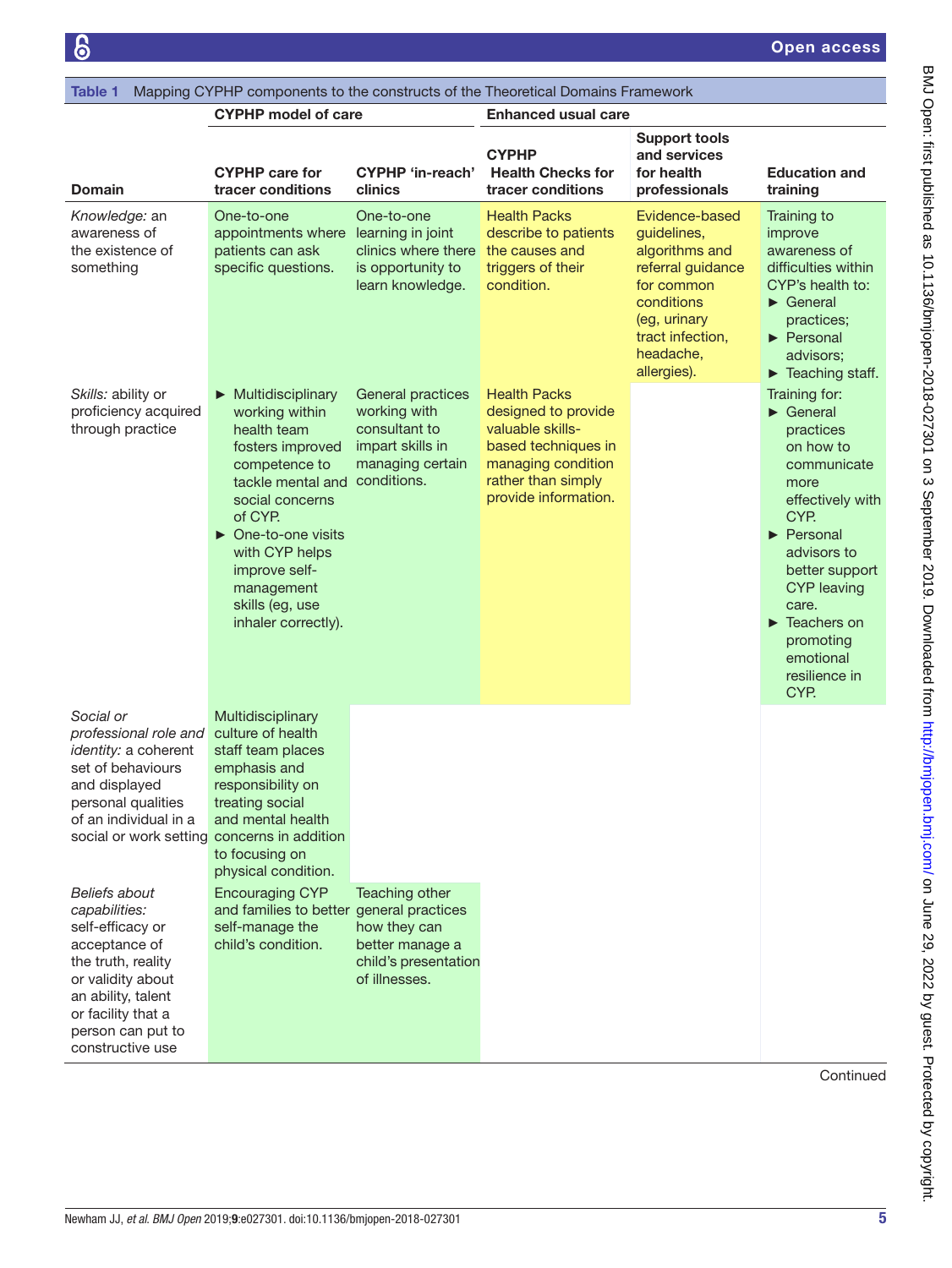| Table 1<br>Continued                                                                                                                                                                                                                                                               |                                                                                                                                                                                                                             |                                                                                                                                                                                         |                                                                                                                                           |                                                                                                                                                                                                                                  |                                                                                                                                                                          |
|------------------------------------------------------------------------------------------------------------------------------------------------------------------------------------------------------------------------------------------------------------------------------------|-----------------------------------------------------------------------------------------------------------------------------------------------------------------------------------------------------------------------------|-----------------------------------------------------------------------------------------------------------------------------------------------------------------------------------------|-------------------------------------------------------------------------------------------------------------------------------------------|----------------------------------------------------------------------------------------------------------------------------------------------------------------------------------------------------------------------------------|--------------------------------------------------------------------------------------------------------------------------------------------------------------------------|
|                                                                                                                                                                                                                                                                                    | <b>CYPHP</b> model of care                                                                                                                                                                                                  |                                                                                                                                                                                         | <b>Enhanced usual care</b>                                                                                                                |                                                                                                                                                                                                                                  |                                                                                                                                                                          |
| <b>Domain</b>                                                                                                                                                                                                                                                                      | <b>CYPHP</b> care for<br>tracer conditions                                                                                                                                                                                  | <b>CYPHP 'in-reach'</b><br>clinics                                                                                                                                                      | <b>CYPHP</b><br><b>Health Checks for</b><br>tracer conditions                                                                             | <b>Support tools</b><br>and services<br>for health<br>professionals                                                                                                                                                              | <b>Education and</b><br>training                                                                                                                                         |
| Beliefs about<br>consequences:<br>acceptance of<br>the truth, reality<br>or validity about<br>outcomes of a<br>behaviour in a given<br>situation                                                                                                                                   | <b>Routine visits</b><br>help encourage<br>positive patterns of<br>behaviour and deter<br>negative patterns<br>of behaviour by<br>providing feedback<br>by health team.                                                     |                                                                                                                                                                                         | Information about<br>what will happen if<br>CYP do not better<br>manage their<br>condition.                                               |                                                                                                                                                                                                                                  | Training on the<br>lasting impact<br>of not treating<br><b>CYP</b> mental<br>and physical<br>health early to<br>general practices,<br>teachers and<br>personal advisors. |
| Motivation and goals: Goal-based<br>intention or mental<br>representations<br>of outcomes or<br>end states that an<br>individual wants to<br>achieve                                                                                                                               | outcomes used<br>routinely as part of<br>clinical care to help<br>encourage CYP to<br>manage condition<br>for a reason that is<br>salient to them.                                                                          |                                                                                                                                                                                         | <b>Goal setting exercises</b><br>help CYP realise<br>why managing their<br>condition is relevant.                                         |                                                                                                                                                                                                                                  |                                                                                                                                                                          |
| <b>Memory attention</b><br>and decision<br>processes: the ability<br>to retain information,<br>focus selectively<br>on aspects of the<br>environment and<br>choose between<br>alternatives                                                                                         | <b>Clinical templates</b><br>to aid nurses to talk<br>through physical,<br>mental and social<br>barriers for CYP not<br>self-managing their<br>condition effectively.                                                       |                                                                                                                                                                                         | <b>Health Pack material</b><br>for CYP focuses<br>on self-monitoring<br>techniques (eg, take<br>medication, plan for<br>likely triggers). | $\blacktriangleright$ Clinical<br>templates<br>guide general<br>practices on<br>how to talk<br>about issues<br>commonly<br>faced by teens.<br>$\blacktriangleright$ Guidelines<br>advise<br>appropriate<br>actions.              |                                                                                                                                                                          |
| Environmental<br>context and<br>resources: any<br>circumstance of a<br>person's situation<br>or environment<br>that discourages<br>or encourages the<br>development of<br>skills and abilities,<br>independence, social for CYP to express<br>competence and<br>adaptive behaviour | CYPHP nurses are<br>flexible to allow<br>some patients<br>home visits so that<br>they can better<br>understand the<br>triggers for poor<br>health symptoms.<br>Appointments also<br>longer to allow time<br>their concerns. | Patients can<br>receive specialist<br>advice, with their<br>general practice,<br>within practices<br>close to home<br>rather than having<br>to go to secondary<br>or tertiary settings. |                                                                                                                                           | <b>Resources</b><br>embedded into<br>local general<br>practice data<br>systems so<br>that they can<br>be accessed<br>easily during<br>a consultation<br>to help general<br>practices provide<br>evidence-based<br>best practice. |                                                                                                                                                                          |
| Social influences:<br>those interpersonal<br>processes that can<br>cause individuals<br>to change their<br>thoughts, feelings or<br>behaviours                                                                                                                                     |                                                                                                                                                                                                                             | <b>CYPHP</b> clinics<br>designed to<br>encourage<br>interaction<br>with health<br>professional peers<br>to gain better<br>understanding of<br>condition.                                |                                                                                                                                           |                                                                                                                                                                                                                                  | Continued                                                                                                                                                                |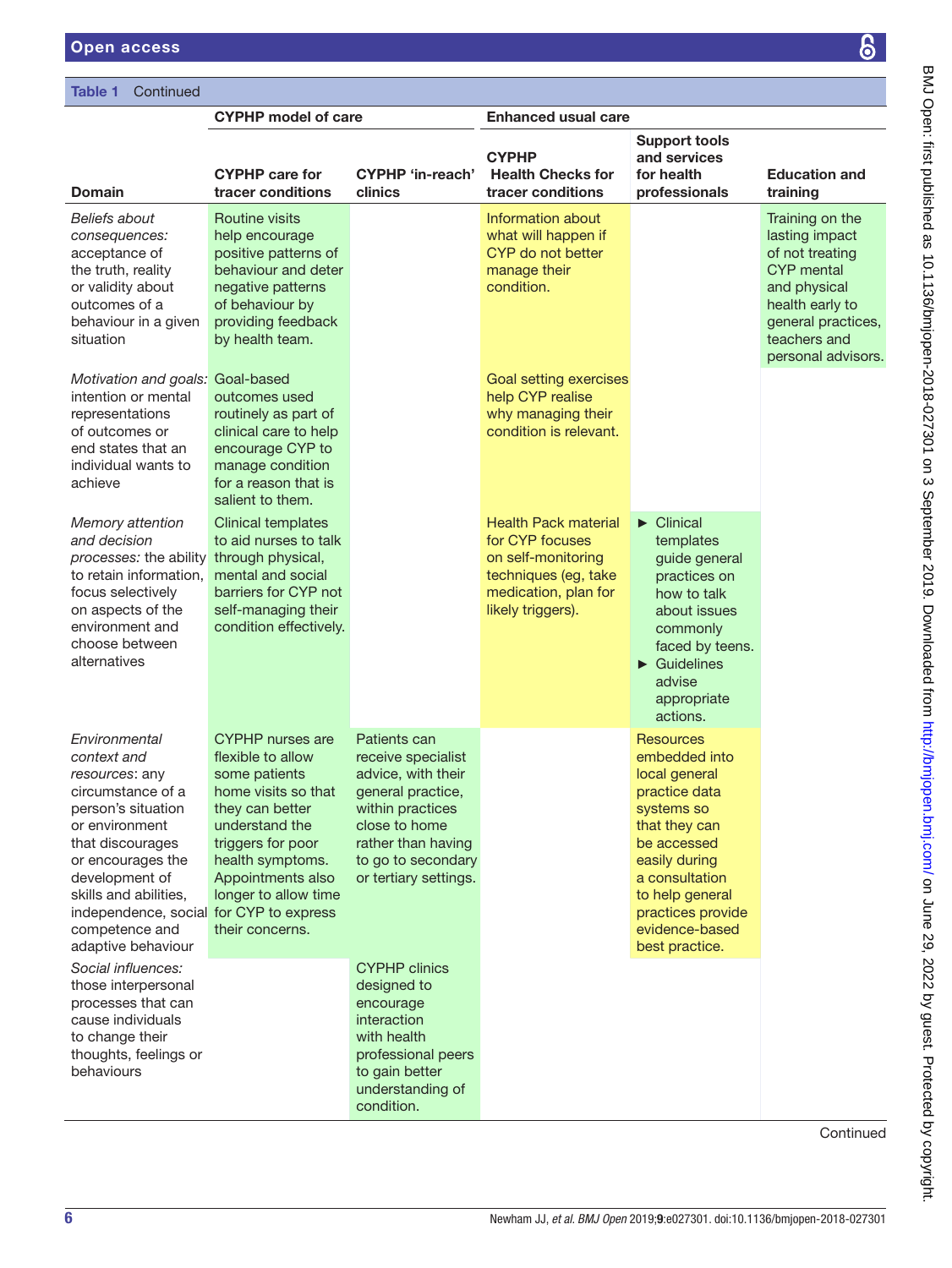| Table 1 | Continued |
|---------|-----------|
|         |           |

|                                                                                                                                                                                                                              | <b>CYPHP</b> model of care                                                                                                                                |                                                                                                                                         | <b>Enhanced usual care</b>                                                                                        |                                                                                                                                              |                                                                                       |
|------------------------------------------------------------------------------------------------------------------------------------------------------------------------------------------------------------------------------|-----------------------------------------------------------------------------------------------------------------------------------------------------------|-----------------------------------------------------------------------------------------------------------------------------------------|-------------------------------------------------------------------------------------------------------------------|----------------------------------------------------------------------------------------------------------------------------------------------|---------------------------------------------------------------------------------------|
| <b>Domain</b>                                                                                                                                                                                                                | <b>CYPHP</b> care for<br>tracer conditions                                                                                                                | CYPHP 'in-reach'<br>clinics                                                                                                             | <b>CYPHP</b><br><b>Health Checks for</b><br>tracer conditions                                                     | <b>Support tools</b><br>and services<br>for health<br>professionals                                                                          | <b>Education and</b><br>training                                                      |
| Emotion: a<br>complex reaction<br>pattern, involving<br>experiential,<br>behavioural and<br>physiological<br>elements, by which<br>the individual<br>attempts to deal<br>with a personally<br>significant matter or<br>event | CYPHP health team<br>is trained to focus on<br>the emotional impact<br>of the condition<br>and treat with equal<br>emphasis as the<br>physical condition. |                                                                                                                                         | <b>Health Pack material</b><br>has sections focused<br>on techniques to<br>manage mood and<br>emotional concerns. | <b>Clinical templates</b><br>to quide care<br>place focus on<br>asking about<br>any emotional<br>concerns the<br>CYP may be<br>experiencing. | All training is<br>focused on<br>the emotional<br>concerns of CYP.                    |
| Behavioural<br>regulation: anything<br>aimed at managing<br>or changing<br>objectively observed<br>or measured actions                                                                                                       | <b>Clinical templates</b><br>promote<br>standardised way<br>of documenting<br>care delivered and<br>received.                                             |                                                                                                                                         |                                                                                                                   | <b>Clinical templates</b><br>and guidelines<br>provide framework<br>to guide clinical<br>care.                                               |                                                                                       |
| Nature of the<br>behaviours:<br>description of how<br>the behaviour is<br>conducted                                                                                                                                          | Documented<br>procedures on<br>how to manage the<br>physical, social and<br>emotional concerns<br>of CYP.                                                 | <b>Behaviours</b><br>taught through<br>collaborative<br>clinics will be<br>taken by general<br>practices to use in<br>regular practice. | <b>Visual information</b><br>on how to conduct<br>positive self-<br>management<br>behaviours.                     | Guidance on<br>appropriate<br>behaviours to<br>follow in providing<br>support.                                                               | Training to<br>discourage<br>maladaptive<br>behaviours<br>and foster new<br>patterns. |

Green, activedelivery (eg, face-to-face, guided demonstration).

Yellow, passivedelivery (eg, written text, leaflet).

CYPHP, Children and Young People's Health Partnership ; CYP, children and young people.

being able to talk through the material face-to-face and provide feedback on meeting those goals.

# Study eligibility criteria

For the population-level evaluation, using pseudonymised data, there are very broad eligibility criteria, as the purpose of the evaluation is to include as many CYP as possible. The only criteria are that the CYP is (i) <16 years of age at the time of service roll out and (ii) registered with a participating practice in Lambeth and Southwark. For the tracer condition evaluation, the same eligibility criteria as the population evaluation apply, and in addition CYP must be diagnosed or identified as having one or more of the four tracer conditions (constipation, eczema, epilepsy, asthma), express interest in the study when completing a CYPHP Health Check (described below) and give informed consent (described below).

Participants will be excluded from the evaluation if any of the following applies:

- $\blacktriangleright$  If during the evaluation period, the patient diagnosis changes and a tracer condition no longer applies.
- If the patient is no longer registered with a participating practice (of the total 89 practices in Lambeth

and Southwark, all are participating except 19 pilot practices).

► If the patient moves their primary residence outside of Lambeth or Southwark.

## Randomisation and blinding

As part of the implementation of the CYPHP Evelina London model within Lambeth and Southwark, general practices were grouped into virtual clusters. Where possible, clusters were created aligned to general practice Federation 'neighbourhoods' or other existing groupings. These primary care practice clusters consist of two to four general practices grouped together to allow the practices to share resources and hold 'in-reach' CYPHP clinics with a local 'patch paediatrician'.

Of the 89 general practices within Lambeth and Southwark, 19 practices took part in pilot testing of some components of the CYPHP Evelina London model of care. As such, these 19 practices were not randomised.

Randomisation was at the level of primary care practice cluster. Seventy general practices were grouped into 23 clusters and were randomised to receive either the CYPHP Evelina London model of care (n=12) or EUC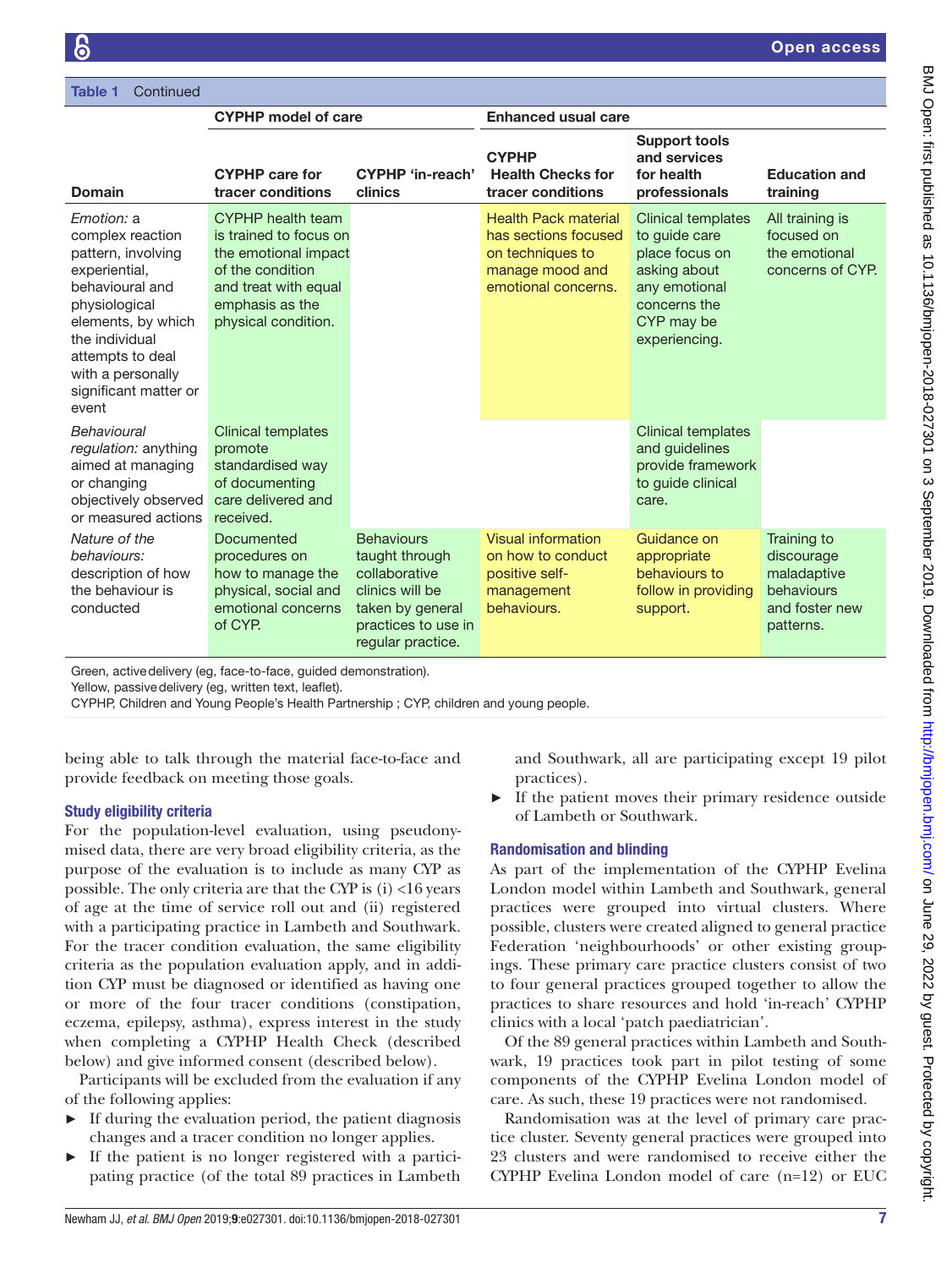(n=11). Clusters were initially stratified by borough. A restricted randomisation was then carried out on the 23 clusters. Restriction ensured minimal difference between intervention and control arms with regard to:

- ► Baseline Index of Multiple Deprivation (IMD): difference in mean IMD score <2.5 (mean IMD 30, range of IMD mean score by cluster 20–37).
- ► Income Deprivation Affecting Children Index (IDACI): difference in mean IDACI <2.5 (mean IDACI 29, range 17–37).
- ► CYP population under-16 per general practice cluster: difference in mean population <1000 (mean under-16 population 3914, range 2951–5674).
- ► Outpatient (OP) clinic referrals: difference in mean number of referrals <100 (mean number of OP referral 373, range 256–505).

We generated 56580 unique randomisations which met the restriction criteria. We checked that cluster pairs were not always grouped together. From these 56580 randomisations we selected one at random.

Enhanced usual care

The evaluation will not be blinded at the level of the service delivery or participant. Study personnel are blinded to allocation at the time of recruitment and assessment. Stages of identification, recruitment, randomisation and assessment are highlighted in [figure](#page-7-0) 1 using a cluster trial timeline diagram.<sup>19</sup>

## Recruitment and consent

For the population evaluation, data sharing agreements have been established for access to pseudonymised data for all CYP across the two boroughs. Individual-level recruitment and consent is not required for the population evaluation since administrative data are provided to the research team in pseudonymised form. The data are termed pseudonymised as it is only identifiable by a third party (data custodian) who has access to the 'pseudonymisation key' which allows record linkage.

For the tracer condition evaluation, at completion of the Health Check, parents of CYP with a tracer condition will be provided with written information for both the





<span id="page-7-0"></span>Figure 1 Timeline of cluster randomised controlled trial process. CYPHP, Children and Young People's Health Partnership.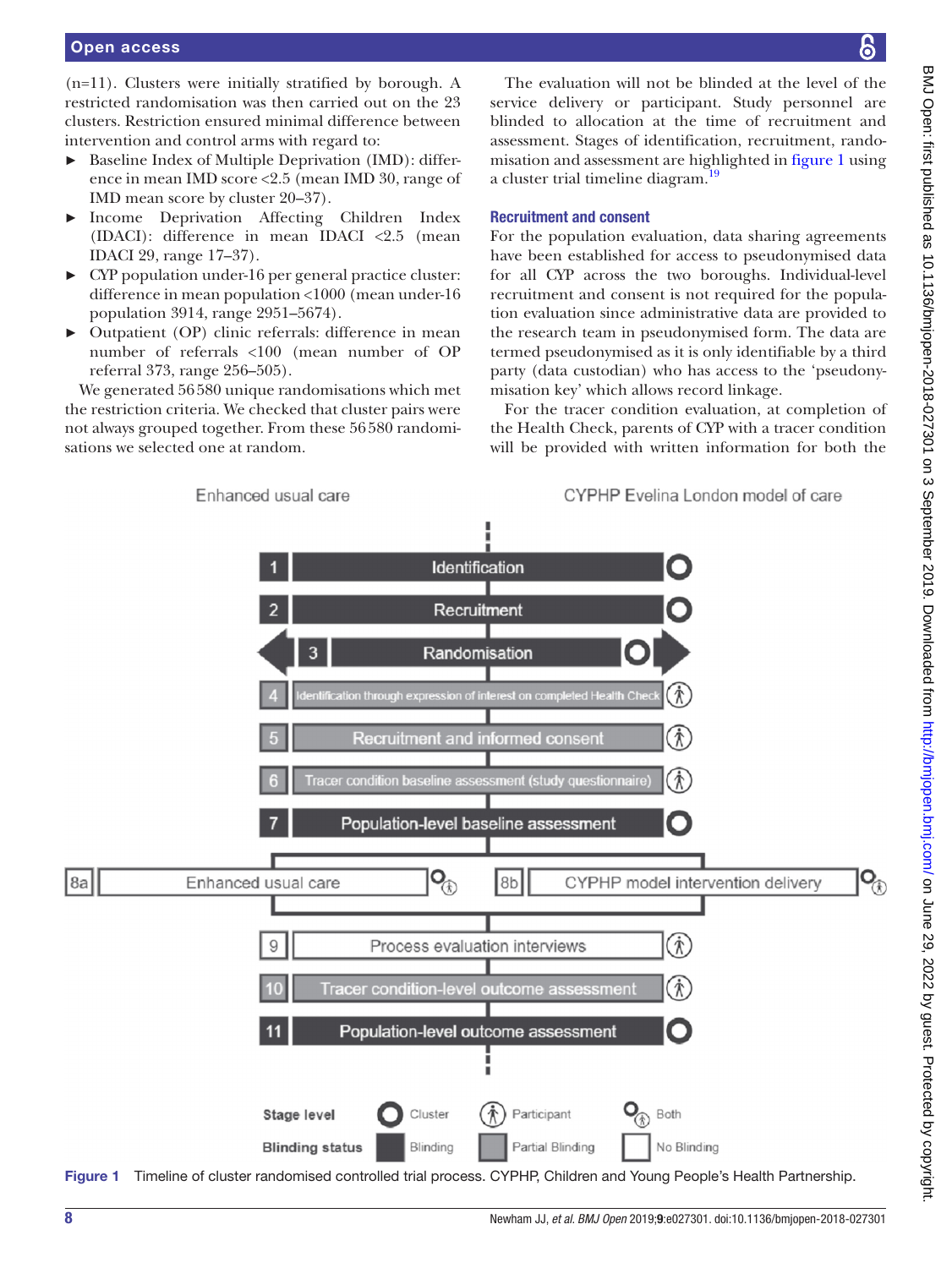parent and CYP about the evaluation and invited to participate in the evaluation. The informed consent process to participate in the evaluation and follow-up can take place through the web-based portal, in person, or by post. Parents will be asked to: (i) provide informed consent for the evaluation team to access their child's clinical details including Health Check information, and have access to, and link, the child's general practice and hospital data to assess the impact of CYPHP on both primary and secondary health service use, (ii) complete an evaluation questionnaire at baseline (including health-related quality of life measured by Paediatric Quality of Life Inventory (PedsQL) and Child Health Utility 9D (CHU-9D), and parental well-being measured by the Warwick-Edinburgh Mental Well-Being Scale (WEMWBS)) and (iii) give informed consent to be contacted to participate in qualitative studies evaluating the service. Information sheets will make it clear that parents can consent or refuse consent to any of these components. Participants will be free to withdraw consent without prejudice at any time. A parent/carer alone or with their child may be involved in the recruitment process. If the CYP is under 12 years of age the parent/carer will be asked to provide, on behalf of the child, informed consent, if they are happy to take part in the evaluation. If the CYP is between 12 and 16 years of age, the parent will be asked to provide informed consent and if the CYP is available at the time when parental consent is requested, the CYP will be asked to provide assent if they wish to participate. Questionnaire data for patients with epilepsy is not eligible for the primary comparison between intervention and EUC practices because these patients are primarily managed under secondary care and are found through a different case finding procedure. As such, their experiences of the CYPHP Evelina model of care may be different than the other three conditions. However, their questionnaire data will be used for a before-and-after, epilepsy-specific comparison and they are still included in the process evaluation so that we can understand their experience of care ([figure](#page-9-0) 2). To compensate parents/carers for their time in completing the questionnaires, they will be provided with a £5 gift voucher on completion of the baseline and final follow-up assessments. In addition, following completion of the second assessment, participants will be enrolled into a draw for a tablet computer. Details of recruitment of participants for the process evaluation are outlined in the accompanying paper entitled *'The Children and Young People's Health Partnership (CYPHP) Evelina London Model of Care: Process Evaluation Protocol*'.

# Follow-up

Participants who consent to take part in the tracer condition evaluation will be followed up for 2years and will be asked to complete two questionnaires about the health of their child during the follow-up period. Questionnaire completion may occur up to 4months after the end of the follow-up period.

Outcome measures include parent-reported child health, health service use and economic impact. Process outcomes, including quality of care, are described in the accompanying process evaluation protocol entitled *'The Children and Young People's Health Partnership Evelina London Model of Care: Process Evaluation Protocol'.* The methods to assess outcomes are both quantitative and qualitative. 'Self'-reported outcomes collected include parent-reported and child-related, and parent-related and child self-reported outcomes, where appropriate. Self-reported outcomes will be completed at baseline and up to 2years' postimplementation of the service. For all outcomes, differences in outcomes will be compared between practices delivering the CYPHP Evelina London model compared with practices delivering EUC, up to 2years' postimplementation of the service. In addition, the impact of the CYPHP Evelina London model will be assessed by comparing outcomes before implementation of the model compared with up to 2 years after.

# Population evaluation outcomes

The primary outcome of the population evaluation is the difference in the rate of non-elective hospital admissions (count per patient-year) among CYP from practices delivering the CYPHP Evelina London model compared with practices delivering EUC. Secondary outcomes of the population evaluation will be rates of primary and secondary health service use, including general practice attendances, emergency department attendance, outpatient appointment referrals, outpatient appointment attendances, ambulatory care sensitive admissions, proportion of non-elective admissions that are ambulatory care sensitive and rate (sum per patient-year) of non-elective admissions and outpatient appointment referrals, combined. [Box](#page-10-0) 1 lists the indicators of healthcare use that will be measured using routinely collected health services data, in pseudonymised format.

# Tracer condition evaluation outcomes

The primary outcome measure of the tracer condition evaluation is HRQOL, as measured by PedsQL.<sup>[20](#page-12-12)</sup> The PedsQL is a brief, standardised, generic assessment instrument that systematically assesses patients' and parents' perceptions of HRQOL in paediatric patients. The PedsQL is based on a modular approach to measure HRQOL and consists of a 15-item core measure of global HRQOL and 8 supplemental modules assessing specific symptom or treatment domains. The survey integrates generic core scales and disease-specific modules.

Secondary outcomes of the tracer condition evaluation include health service use, physical condition symptom severity, mental health and parental well-being. Health service use will be analysed using individual data with consent, and aggregate pseudonymised data. Consent will be requested to link patient-level primary and secondary healthcare use data to analyse the impact of the CYPHP Evelina London model on both primary and secondary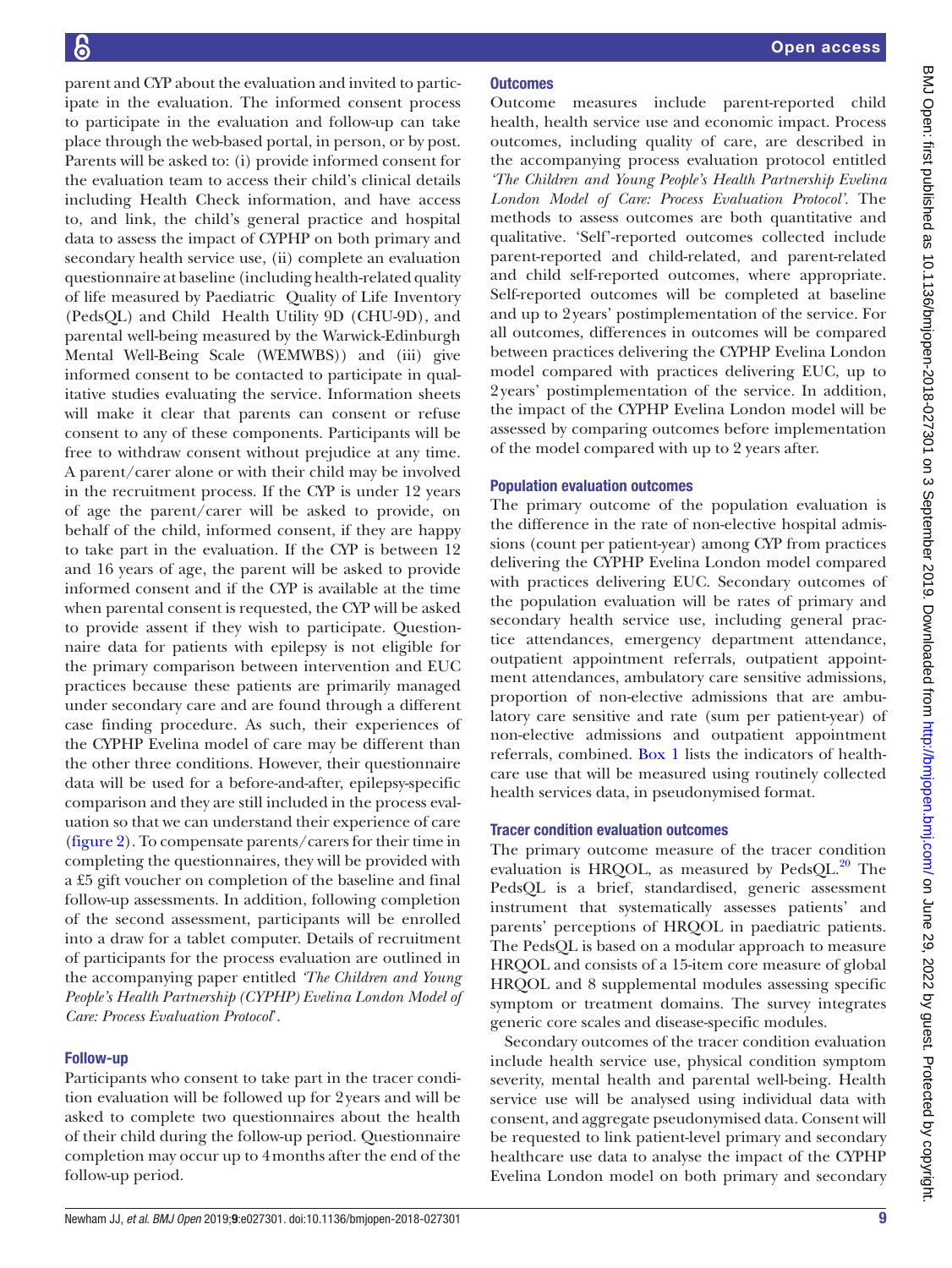

<span id="page-9-0"></span>Figure 2 Diagram of patients, services and levels of the evaluation. CYPHP, Children and Young People's Health Partnership; CYP, children and young people; QALY, quality-adjusted life year.

health service use. In addition, pseudonymised data on healthcare use will be aggregated for all CYP with tracer conditions allowing analysis of the impact of the model on all patients in this population. A further benefit in using pseudonymised data is that it will help to characterise (but not identify) patients who declined to participate, or did not engage. This will identify distributional equity issues by examining the differential impact on costs and outcomes for different patient and social groupings.

Physical condition symptom severity, mental health and parental well-being will be analysed using data derived from the CYPHP Health Check questionnaires which are used by clinicians for biopsychosocial assessment and tailoring care, and if consent is given data will also be used for evaluation ([table](#page-10-1) 2). The CYPHP Health Check includes a condition-specific disease severity questionnaire for each of the four tracer conditions, the Strengths and Difficulties Questionnaire (SDQ) to measure mental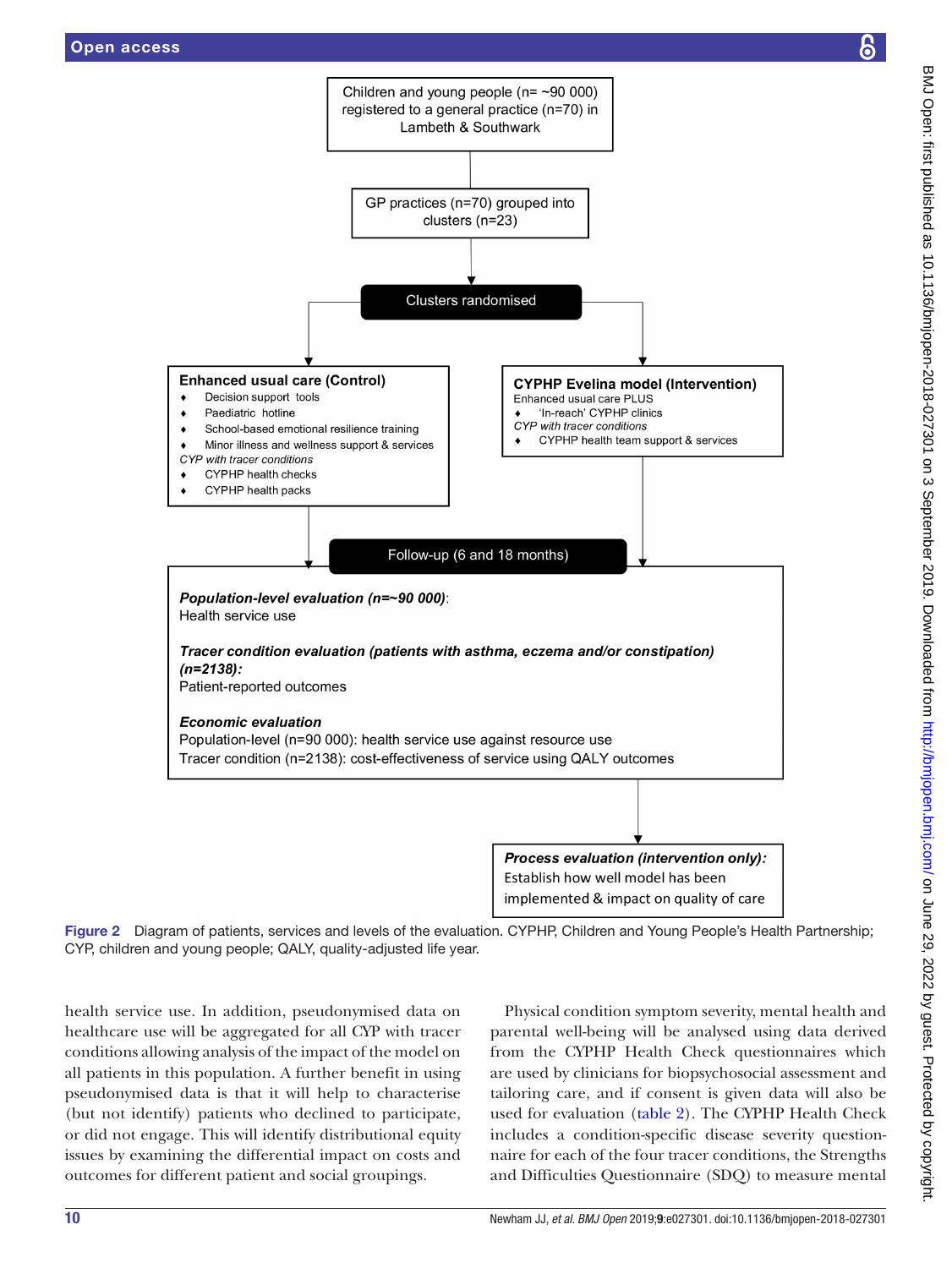# Box 1 Population evaluation outcome measures

# <span id="page-10-0"></span>Primary outcome:

► Rate of non-elective admissions.

# Secondary outcomes:

- ► General practice attendances.
- ► Emergency department attendances.
- ► Outpatient appointment referrals.
- ► Outpatient appointment attendances.
- ► Ambulatory care sensitive admissions.
- ► Proportion of non-elective admissions that are ambulatory care sensitive.
- ► Rate (sum per patient-year) of non-elective admissions and outpatient appointment referrals.

health, and a bespoke measure of social conditions (eg, parental mental health, social deprivation). The SDQ is completed as part of the Health Check to provide an estimate of the prevalence and severity of mental health difficulties of CYP with tracer conditions, as measurement of mental health is not routinely collected by (physical) health services within the UK. Scores on the SDQ is being used as part of clinical practice to assess child mental health symptoms and help tailor care specific to need. $^{21}$ The SDQ is a standardised screening questionnaire used extensively in mental health research with young people.<sup>[22](#page-12-14)</sup> The SDQ consists of 25 questions arranged to create four subscales (measuring emotional symptoms, conduct, hyperactivity and inattention and peer relationship difficulties). The impact supplement will also be completed. A version can be completed by the parent/carer for CYP aged 2–17 years. The Asthma Control Test (ACT) is being used to assess severity of physical symptoms in patients with asthma. The ACT is a self-report measure designed for adults and adolescents 12 years or older.<sup>23</sup> The Childhood ACT is used for CYP aged 4–11 years. The ACT has five items asking about patients' symptoms over the past 4 weeks, which are each scored on a 5-point scale. The Childhood ACT has seven items which use a 5-point scale but where four questions are answered by the child and three questions are answered by the parent/carer using the same 4 weeks' reference frame. Patients with eczema (or their parents/carers) complete the Patient-Oriented Eczema Measure (POEM). $^{24}$  The POEM is a tool used for monitoring atopic eczema severity. It focuses on the illness as experienced by the patient. The scale includes seven items with a 1-week reference frame, and produces a score (0–28) and severity level ('clear or almost clear' to 'very severe eczema'). Patients with constipation and/ or epilepsy (or their parents/carers) will be asked to complete bespoke condition-specific measures created for the purposes of the clinical service. Measures were created by CYPHP clinicians and researchers based on National Institute for Health and Care Excellence guidelines and clinical utility.

Additional measures, for evaluation only, are asked of parents/carers who have given their consent. The

<span id="page-10-1"></span>Table 2 Tracer condition outcome measures used as part of clinical service and study evaluation

| Domain measured                                                                                | <b>Outcome measure</b>                                                                                                                                                                       |
|------------------------------------------------------------------------------------------------|----------------------------------------------------------------------------------------------------------------------------------------------------------------------------------------------|
| Self-report measures used for clinical service and<br>evaluation (CYPHP Health Check)          |                                                                                                                                                                                              |
| Asthma severity                                                                                | Asthma Control Test                                                                                                                                                                          |
| Eczema severity                                                                                | Patient-Oriented Eczema<br><b>Measure</b>                                                                                                                                                    |
| Constipation severity                                                                          | <b>Bristol Stool Chart</b><br>Bespoke constipation<br>questionnaire                                                                                                                          |
| <b>Epilepsy severity</b>                                                                       | Bespoke epilepsy<br>questionnaire                                                                                                                                                            |
| Mental health concerns                                                                         | <b>Strengths and Difficulties</b><br>Questionnaire                                                                                                                                           |
| Social context                                                                                 | Bespoke social screen<br>questionnaire<br>Social deprivation (three<br>items)<br>▶ Parent mental health (one<br>item)<br>Employment (one item)<br>$\blacktriangleright$ Ethnicity (one item) |
| Self-report measures used for evaluation                                                       |                                                                                                                                                                                              |
| Primary outcome: health-<br>related quality of life                                            | Paediatric Quality of Life<br>Inventory                                                                                                                                                      |
| Economic data on child<br>quality of life                                                      | Child Health Utility 9D                                                                                                                                                                      |
| Parental well-being                                                                            | Warwick-Edinburgh Mental<br><b>Well-Being Scale</b>                                                                                                                                          |
| Health service use (individual-level data linked with<br>consent)                              |                                                                                                                                                                                              |
| Rate of non-elective admissions                                                                |                                                                                                                                                                                              |
| General practice attendances                                                                   |                                                                                                                                                                                              |
| <b>Emergency department attendances</b>                                                        |                                                                                                                                                                                              |
| Outpatient appointment referrals                                                               |                                                                                                                                                                                              |
| Outpatient appointment attendances                                                             |                                                                                                                                                                                              |
| Ambulatory care sensitive admissions                                                           |                                                                                                                                                                                              |
| Proportion of non-elective admissions that are ambulatory<br>care sensitive                    |                                                                                                                                                                                              |
| Rate (sum per patient-year) of non-elective admissions and<br>outpatient appointment referrals |                                                                                                                                                                                              |
|                                                                                                |                                                                                                                                                                                              |

CYPHP, Children and Young People's Health Partnership.

CHU-9D is a generic measure of quality of life that can be applied to paediatric populations. $25$  The measure consists of items with preference weights that give utility values for each health state described, allowing the calculation of QALYs for use in cost utility analysis. The scale has nine dimensions and each item is scored on a 5-point scale. The WEMWBS is a 14-item scale of mental well-being, validated for adults. WEMWBS covers subjective wellbeing and psychological functioning, in which all items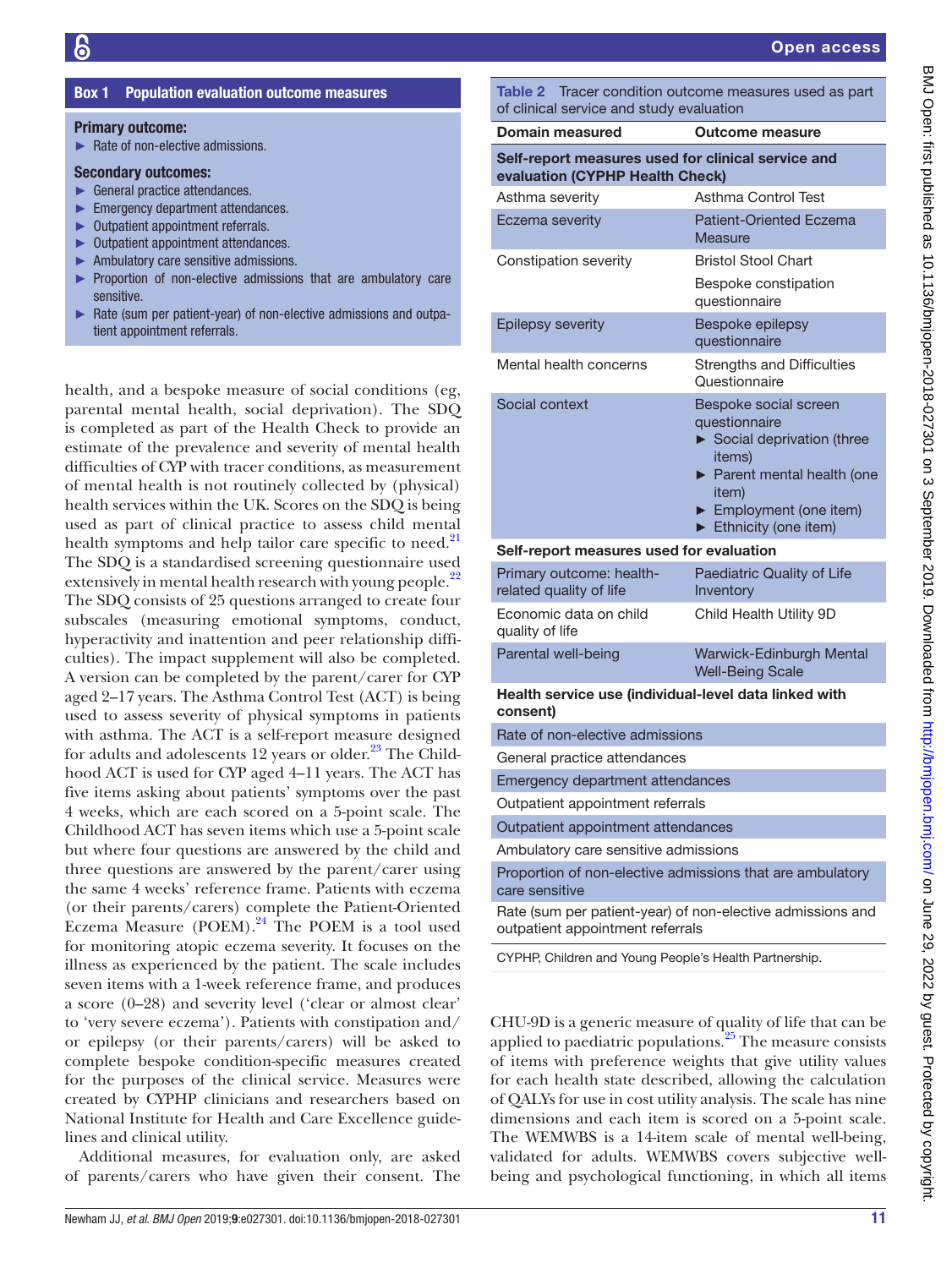are worded positively and address aspects of positive mental health.<sup>[26](#page-12-18)</sup>

The economic evaluation includes assessment of implementation, and primary care and hospital services, primarily from the NHS perspective. Implementation inputs will be measured through activity logs used to record time, equipment and building space and costed using national and locally relevant unit costs. Resource use and costs of services delivered in primary care will be evaluated through use of CYP contact data with specific professionals and services delivered within primary care settings, combined with national and locally relevant unit costs. Hospital-based service contacts will be identified through linkage between primary care and HES data systems. Appropriate national and local unit costs estimates will be applied to cost hospital service contacts. Quality-adjusted life year (QALY) outcomes relating to acute and non-acute impacts on CYP health and quality of life will be estimated from the CHU-9D measure.

## Patient and public involvement

The CYPHP Evelina London model was developed with key stakeholders including CYP, carers, frontline practitioners and providers and health service commissioners. Stakeholders were involved in the development of the theoretical framework for CYPHP, identification of research questions and refining the research methodology. A specific CYPHP patient and public involvement group was developed with CYP and their families and allowed us to consult with regard to all aspects of the evaluation design; including appropriateness of outcome measures, consent procedures and self-management material that was developed as part of EUC.

#### Sample size calculation

For the population evaluation, pseudonymised data from all CYP (<16 years) within participating practices will be used to analyse the impact of the CYPHP Evelina London model on health service use. Eleven clusters in each arm, and an average of 3800 CYP per cluster, provides over 87% power to detect a reduction of 20% in the rate of non-elective admissions, assuming a coefficient of variation of 0.142, and baseline rate of 56 admissions per 1000 person-years. The number of CYP per cluster is estimated conservatively based on the 89 382 CYP (age 0–15 years) registered in 2015 in the general practices in the 23 randomised clusters. The baseline rate of non-elective admissions and the coefficient of variation were estimated using counts of non-elective admissions per cluster from financial years 2013–14 to 2015–16, and counts of CYP enrolled per cluster during 2013–15. The coefficient of variation used in the sample size calculation was the mean of these three estimates. The rate of non-elective admissions was the total rate estimated by combining data from the three financial years 2013–16.

For the tracer condition evaluation, we hypothesise that the intervention will have an effect on both infant health and parent health but we believe that the mechanisms

may be theoretically different and we believe that parental well-being may be a potential mediator. Therefore, we have included both a child-based and parent-based health outcome in our sample size calculations. With 11 clusters in each study arm, the study team will need to recruit a minimum of 1068 CYP with a tracer condition (asthma, constipation or eczema) per arm (total 2138) (see 'Recruitment and consent' section for rationale why epilepsy not included in sample size calculation). This number of participants will give the study 90% power to detect a mean minimum clinically important difference (MCID) of 4.5 points (SD 16.5) in the primary outcome tool for child HRQOL (parental-reported PedsQL), $^{20}$  as used previously with CYP with chronic health conditions such as asthma.<sup>27</sup> The intraclass correlation coefficient (ICC) is assumed to be 0.02 based on a study of quality of life in CYP with a related condition, hay fever.<sup>[28](#page-12-20)</sup> The between-cluster coefficient of variation in cluster size is assumed to be 0.03 based on the harmonic mean and variance of cluster size derived from general practice registrations. The recruitment target also accounts for a 30% loss to follow-up. In total, there are 23 clusters, 12 in one arm and 11 in the other; as such the outlined sample size underestimates the total power as we have assumed 11 clusters in each arm. This same sample size provides over 90% power to detect a mean MCID of 3 points (SD 8.4) in the parental primary outcome tool, WEMWBS. $^{26}$  Here, the ICC is assumed to be 0.03, based on pilot data from the Wellbeing in Secondary Education (WISE) trial.<sup>[29](#page-13-0)</sup> Again, this allows for 30% loss to follow-up.

## Data analysis and reporting

A detailed analysis plan will be finalised before receipt of study data. Findings will be reported according to the Consolidated Standards of Reporting Trials guidelines for cRCTs. Flow charts will show the numbers of clusters, the numbers of CYP recruited and followed up to each time point post recruitment. Balance between CYPHP Evelina London and EUC clusters will be presented for a predefined set of potential confounding factors, and analyses adjusted for any major imbalances. All analyses will take into account the cluster design. $30$  Summary values (of each outcome) will be presented for each cluster, and for CYPHP Evelina London and EUC groups compared using t-test and  $X^2$  test for continuous outcomes and binary outcomes, respectively.

Random-effects regression analyses using individual-level data will be used to simultaneously adjust for the clustered design and any imbalances between CYPHP Evelina London and EUC arms; logistic regression models will be used for binary outcomes, Poisson regression for rates (eg, admission rates) and linear regression for continuous outcomes (eg, PedsQL scores). Effect sizes will be presented as ORs for binary outcomes, rate ratios for rates and as mean differences for continuous outcomes; 95% CIs will also be given. Regression analyses will also be used to assess whether the impact of the intervention differs by wealth quintile.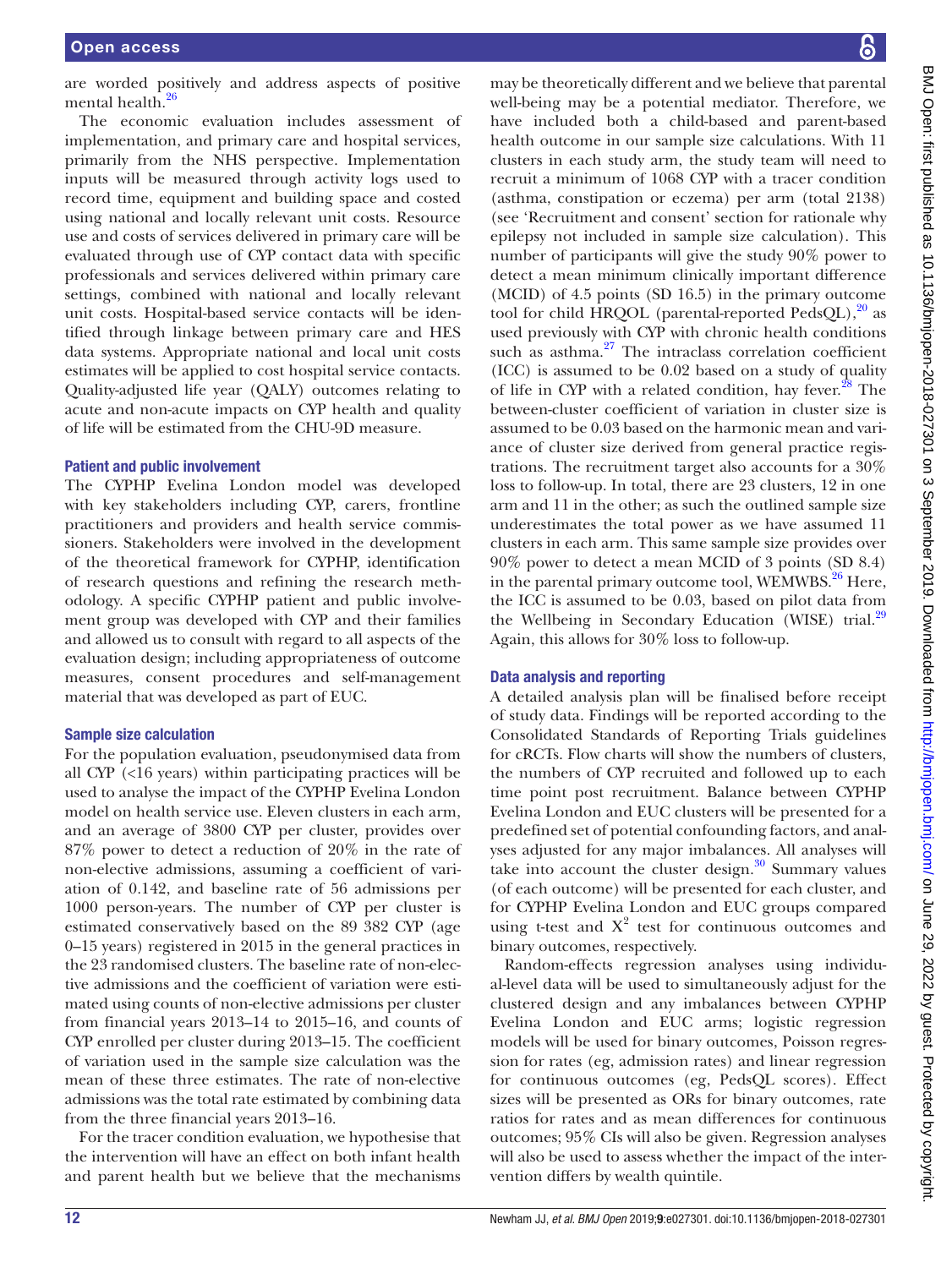Primary analyses will be intention-to-treat and include all data from participants regardless of their exposure to intervention activities. Per-protocol analyses will also be carried out to examine the impact of the intervention taking into account engagement with the respective clinical services of the universal EUC services and services specific to patients with tracer condition.

## Ethics and dissemination

We plan to use the Method for Aggregating the Reporting of Interventions in Complex Studies<sup>31</sup> approach to bring together complex data from multiple sources to evaluate this complex intervention. Results will be disseminated through publication in peer-reviewed articles, through presentation at national and international meetings, and via websites including CYPHP programme, partners, funder and sponsor. Results, including a lay summary, will be shared with participants through publicly accessible websites, and participants who gave consent will receive information about their contribution to the evaluation. Participant identifiable data will be removed from all publications.

#### Author affiliations

<sup>1</sup>Department of Women & Children's Health, King's College London, London, UK <sup>2</sup>Institute for Global Health, London, UK

<sup>3</sup>Infectious and Tropical Diseases, London School of Hygiene and Tropical Medicine, London, UK

4 Guy's Hospital, London, UK

<sup>5</sup>Department of Population Health Sciences, King's College London, London, UK <sup>6</sup>School of Women's & Children's Health, University of New South Wales, Sydney, Australia

Contributors JJN was responsible for writing the first draft of the protocol and JF was responsible for drafting the second version (joint first authorship). JJN, JF, MH, SC, CL, ME, R-MS, RL, IW were involved in the study design and in obtaining ethical approvals. RL and IW were responsible for study conception (joint last authorship). All authors commented on the manuscript and agreed with the final version.

Funding This work was supported by Guy's and St Thomas' Charity.

Competing interests None declared.

Patient consent for publication Not required.

Ethics approval This study was approved by South West-Cornwall & Plymouth Research Ethics Committee and the NHS Health Research Authority on 14 December 2017.

Provenance and peer review Not commissioned; externally peer reviewed.

Open access This is an open access article distributed in accordance with the Creative Commons Attribution Non Commercial (CC BY-NC 4.0) license, which permits others to distribute, remix, adapt, build upon this work non-commercially, and license their derivative works on different terms, provided the original work is properly cited, appropriate credit is given, any changes made indicated, and the use is non-commercial. See: <http://creativecommons.org/licenses/by-nc/4.0/>.

#### **REFERENCES**

- <span id="page-12-0"></span>1. Fraser J, Sidebotham P, Frederick J, *et al*. Learning from child death review in the USA, England, Australia, and New Zealand. *[Lancet](http://dx.doi.org/10.1016/S0140-6736(13)61089-2)* 2014;384:894–903.
- <span id="page-12-1"></span>2. Hardelid P, Dattani N, Davey J, *et al*. Overview of child deaths in the four UK countries. Child Health Reviews–UK. London: Royal College of Paediatrics and Child Health. 2013 [https://www.hqip.org.](https://www.hqip.org.uk/resource/overview-of-child-deaths-in-the-four-uk-countries/#.W8QuzfZFwaE) [uk/resource/overview-of-child-deaths-in-the-four-uk-countries/#.](https://www.hqip.org.uk/resource/overview-of-child-deaths-in-the-four-uk-countries/#.W8QuzfZFwaE) [W8QuzfZFwaE](https://www.hqip.org.uk/resource/overview-of-child-deaths-in-the-four-uk-countries/#.W8QuzfZFwaE) (accessed 15 Oct 2018).
- <span id="page-12-2"></span>3. Wolfe I, Thompson M, Gill P, *et al*. Health services for children in western Europe. *[Lancet](http://dx.doi.org/10.1016/S0140-6736(12)62085-6)* 2013;381:1224–34.
- <span id="page-12-3"></span>4. Liu T, Lingam R, Lycett K, *et al*. Parent-reported prevalence and persistence of 19 common child health conditions. *[Arch Dis Child](http://dx.doi.org/10.1136/archdischild-2017-313191)* 2018;103:548–56.
- 5. Miller GF, Coffield E, Leroy Z, *et al*. Prevalence and costs of five chronic conditions in children. *[J Sch Nurs](http://dx.doi.org/10.1177/1059840516641190)* 2016;32:357–64.
- <span id="page-12-4"></span>Mansfield A. BMA board of Science. Growing up in the UK: ensuring a healthy future for our children BMA. 2013 [https://www.bma.org.uk/](https://www.bma.org.uk/collective-voice/policy-and-research/public-and-population-health/child-health/growing-up-in-the-uk) [collective-voice/policy-and-research/public-and-population-health/](https://www.bma.org.uk/collective-voice/policy-and-research/public-and-population-health/child-health/growing-up-in-the-uk) [child-health/growing-up-in-the-uk](https://www.bma.org.uk/collective-voice/policy-and-research/public-and-population-health/child-health/growing-up-in-the-uk) (accessed 15 Oct 2018).
- <span id="page-12-5"></span>7. Wolfe I, Cass H, Thompson MJ, *et al*. Improving child health services in the UK: insights from Europe and their implications for the NHS reforms. *[BMJ](http://dx.doi.org/10.1136/bmj.d1277)* 2011;342:d1277.
- 8. Cheung R. International comparisons of health and wellbeing in early childhood. 2018 [https://www.nuffieldtrust.org.uk/files/2018/](https://www.nuffieldtrust.org.uk/files/2018/1521029143_annex-child-health-international-comparisons.pdf) [1521029143\\_annex-child-health-international-comparisons.pdf](https://www.nuffieldtrust.org.uk/files/2018/1521029143_annex-child-health-international-comparisons.pdf) (accessed 15 Oct 2018).
- 9. Viner RM, Blackburn F, White F, *et al*. The impact of out-of-hospital models of care on paediatric emergency department presentations. *[Arch Dis Child](http://dx.doi.org/10.1136/archdischild-2017-313307)* 2018;103:128–36.
- <span id="page-12-6"></span>10. Braithwaite J. Changing how we think about healthcare improvement. *[BMJ](http://dx.doi.org/10.1136/bmj.k2014)* 2018;361:k2014.
- 11. Davies SC, Lemer C, Strelitz J, *et al*. Our children deserve better: prevention pays. *[Lancet](http://dx.doi.org/10.1016/S0140-6736(13)62004-8)* 2013;382:1383–4.
- 12. Brussels European Union. European commission health and consumers directorate‐general. The 2014 EU summit on chronic diseases: conference conclusions. 2014 [https://ec.europa.eu/health/](https://ec.europa.eu/health/sites/health/files/major_chronic_diseases/docs/ev_20140403_mi_en.pdf) [sites/health/files/major\\_chronic\\_diseases/docs/ev\\_20140403\\_mi\\_en.](https://ec.europa.eu/health/sites/health/files/major_chronic_diseases/docs/ev_20140403_mi_en.pdf) [pdf](https://ec.europa.eu/health/sites/health/files/major_chronic_diseases/docs/ev_20140403_mi_en.pdf) (accessed 15 Oct 2018).
- 13. NHS England. Five Year Forward View. 2014 [https://www.england.](https://www.england.nhs.uk/wp-content/uploads/2014/10/5yfv-web.pdf) [nhs.uk/wp-content/uploads/2014/10/5yfv-web.pdf](https://www.england.nhs.uk/wp-content/uploads/2014/10/5yfv-web.pdf) (accessed 15 Oct 2018).
- <span id="page-12-7"></span>14. World Health Organization. Integrated care models: An overview. WHO Regional Office for Europe. 2016 http://www.euro.who.int/ [data/assets/pdf\\_file/0005/322475/Integrated-care-models-overview.](http://www.euro.who.int/__data/assets/pdf_file/0005/322475/Integrated-care-models-overview.pdf) [pdf](http://www.euro.who.int/__data/assets/pdf_file/0005/322475/Integrated-care-models-overview.pdf) (accessed 15 Oct 2018).
- 15. Wolfe I, Satherley R, Scotney E, *et al*. A systematic review and meta-analysis of integrated and chronic care models to improve child health. *Submitted to JAMA Pediatr* 2018.
- <span id="page-12-8"></span>16. Das R, Forman J, Elsherbiny M, *et al*. *The relationships between deprivation and hospital service use for children and young people locally and nationally: Learning from research to inform innovative service delivery and tackle inequalities Presented at HERON Conference*: London, England, 2018.
- <span id="page-12-9"></span>17. Wolfe I, Lemer C, Heys M, *et al*. *New integrated care models to improve health, healthcare quality, and patterns of service use among children and young people Presented at Public Health England Conference*. Warwick, England, 2018.
- <span id="page-12-10"></span>18. Michie S, Johnston M, Abraham C, *et al*. Making psychological theory useful for implementing evidence based practice: a consensus approach. *[Qual Saf Health Care](http://dx.doi.org/10.1136/qshc.2004.011155)* 2005;14:26–33.
- <span id="page-12-11"></span>19. Caille A, Kerry S, Tavernier E, *et al*. Timeline cluster: a graphical tool to identify risk of bias in cluster randomised trials. *[BMJ](http://dx.doi.org/10.1136/bmj.i4291)* 2016;354:i4291.
- <span id="page-12-12"></span>20. Varni JW, Seid M, Rode CA. The PedsQL: measurement model for the pediatric quality of life inventory. *[Med Care](http://dx.doi.org/10.1097/00005650-199902000-00003)* 1999;37:126–39.
- <span id="page-12-13"></span>21. Goodman R. The Strengths and Difficulties Questionnaire: a research note. *[J Child Psychol Psychiatry](http://dx.doi.org/10.1111/j.1469-7610.1997.tb01545.x)* 1997;38:581–6.
- <span id="page-12-14"></span>22. Meltzer H, Gatward R, Corbin T, *et al*. *The mental health of young people looked after by local authorities in England*. London: The Stationery Office, 2003.
- <span id="page-12-15"></span>23. Nathan RA, Sorkness CA, Kosinski M, *et al*. Development of the asthma control test. *J Allergy Clin Immunol* 2004;113:59–65.
- <span id="page-12-16"></span>24. Charman CR, Venn AJ, Williams HC. The patient-oriented eczema measure: development and initial validation of a new tool for measuring atopic eczema severity from the patients' perspective. *[Arch Dermatol](http://dx.doi.org/10.1001/archderm.140.12.1513)* 2004;140:1513–9.
- <span id="page-12-17"></span>25. Stevens K. *The development of a preference based paediatric health related quality of life measure for use in economic evaluation*: The University of Sheffield, 2008.
- <span id="page-12-18"></span>26. Tennant R, Hiller L, Fishwick R, *et al*. The Warwick-Edinburgh Mental Well-being Scale (WEMWBS): development and UK validation. *[Health](http://dx.doi.org/10.1186/1477-7525-5-63)  [Qual Life Outcomes](http://dx.doi.org/10.1186/1477-7525-5-63)* 2007;5:63.
- <span id="page-12-19"></span>27. Varni JW, Burwinkle TM, Seid M, *et al*. The PedsQL 4.0 as a pediatric population health measure: feasibility, reliability, and validity. *[Ambul](http://dx.doi.org/10.1367/1539-4409(2003)003<0329:TPAAPP>2.0.CO;2)  [Pediatr](http://dx.doi.org/10.1367/1539-4409(2003)003<0329:TPAAPP>2.0.CO;2)* 2003;3:329–41.
- <span id="page-12-20"></span>28. Hammersley VS, Walker S, Elton R, *et al*. Protocol for the adolescent hayfever trial: cluster randomised controlled trial of an educational intervention for healthcare professionals for the management of school-age children with hayfever. *[Trials](http://dx.doi.org/10.1186/1745-6215-11-84)* 2010;11:84.